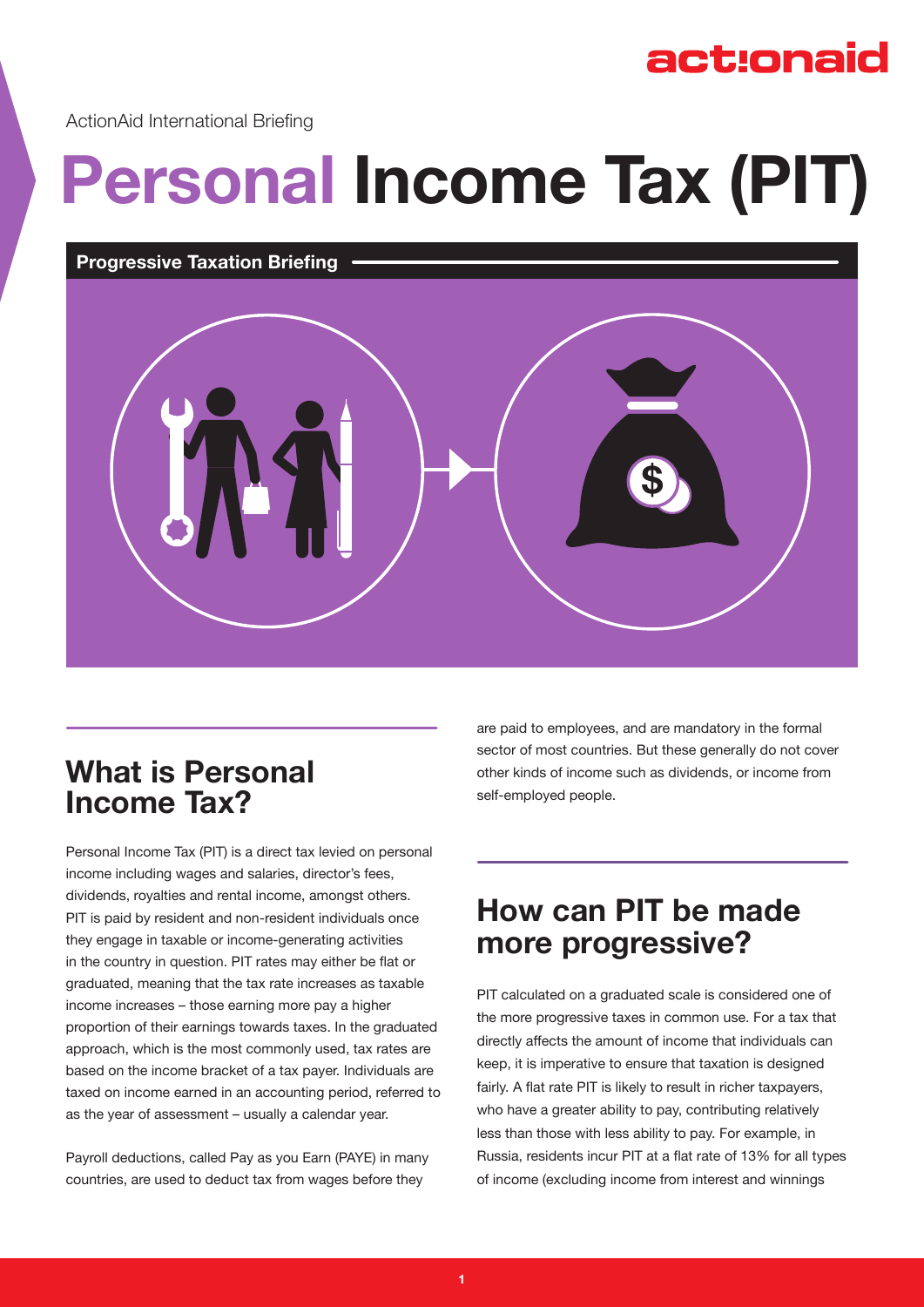including gambling and lotteries, which fall under a different tax regime). While the risk of regressive outcomes from a flat rate may be at least partially mitigated by introducing allowances and deductions for low income earners, the risk of wealthy individuals contributing disproportionately small amounts remains.

Policymakers may opt to exempt certain amounts of income from tax. The most common form of an exempt amount is the threshold for taxable income. For example, in South Africa, where PIT rates range from 18% to 45%, annual incomes below US\$5,599 (with higher amounts for those aged over 65) are exempt from PIT. The exempted amount is often referred to as the PIT *threshold.* 

Applicable allowances (such as the married person's allowance) and deductions (such as mortgage interest payments or health insurance) also need to be taken into account to determine the amount of income that will be subject to tax.<sup>1</sup> This means that such allowances and deductions will be subtracted from overall income, prior to being subjected to tax. Allowances and deductions are often adopted by policymakers to encourage savings and investments, or to provide an indirect subsidy for families with children and low-income households. In the UK, one of the objectives of the family allowance, first introduced in 1946, was to encourage families to keep children in school.<sup>2</sup>

Tax credits, on the other hand, are specified amounts deducted from the amount of tax owed to the revenue authority. The result is an increase in the actual income available to the taxpayer. Tax credits may be made available to low income earners, people with disabilities, and people caring for children or the elderly. Alternatively, tax credits may be introduced to encourage societal goods such as saving for retirement (social security) or the use of green energy.

Tax allowances and credits may not reach all low income households and sometimes end up benefiting wealthy households more, particularly when there are no caps on the income classes entitled to the allowances; therefore allowances and other tax benefits should be capped at an appropriate income level based on the national context. For example, in the UK, the personal allowance – or the amount of income on which an individual is not required to pay tax –gradually decreases for net income above £100,000 and reaches zero where net income amounts to £123,700 or above.

### **PIT, Gender and Income Inequality**

Personal income taxes are an important means of raising revenue progressively, provided that: a) the threshold exempts poor people; b) there are higher rates for higher income groups; c) all relevant forms of personal income are captured within the PIT regime and compliance maintained; and d) allowances or deductions do not disproportionately benefit higher earners.3 PIT should also be examined based on how well it promotes the achievement of substantive gender equality.<sup>4</sup> Tax systems can contain implicit and explicit assumptions about women's roles in society.<sup>5</sup> Explicit bias, such as provisions that treat men and women differently, is no longer common.<sup>6</sup> Implicit bias arises where tax structures appear to treat men and women equally, but have an unequal impact because of, for instance, income or ownership patterns between the two groups. For example, joint filing by married couples, though it may appear to result in an overall financial gain for the household, often results in a higher marginal tax rate for women's income and might affect their decisions around participation in formal labor markets<sup>7</sup>

Allowances and deductions based on income tax collected through payroll deductions may also work against those whose income is irregular, informal or unrecognised – which is more frequently the case for women than it is for men.<sup>8</sup> In developing countries, women are less likely to be in the labour force, and if they are, they are more likely to be in the informal sector.<sup>9</sup> Often the additional obligations of VAT and informal sector taxation<sup>10</sup> result in a comparatively disproportionate contribution to tax by women whose income is irregular, informal or unrecognised, while they cannot access e.g. tax credits for childcare.

In Morocco, tax credits and allowances for dependents are automatically given to men<sup>11</sup> even where women earn more than men, and women can only claim them if they can prove that they are dependent on the woman's income.

A well-designed PIT system can help redistribute income and redress women's socio-economic disadvantage by guaranteeing that women and marginalised groups are not contributing disproportionately.<sup>12</sup> In addition, governments may opt to introduce specified rebates for women under the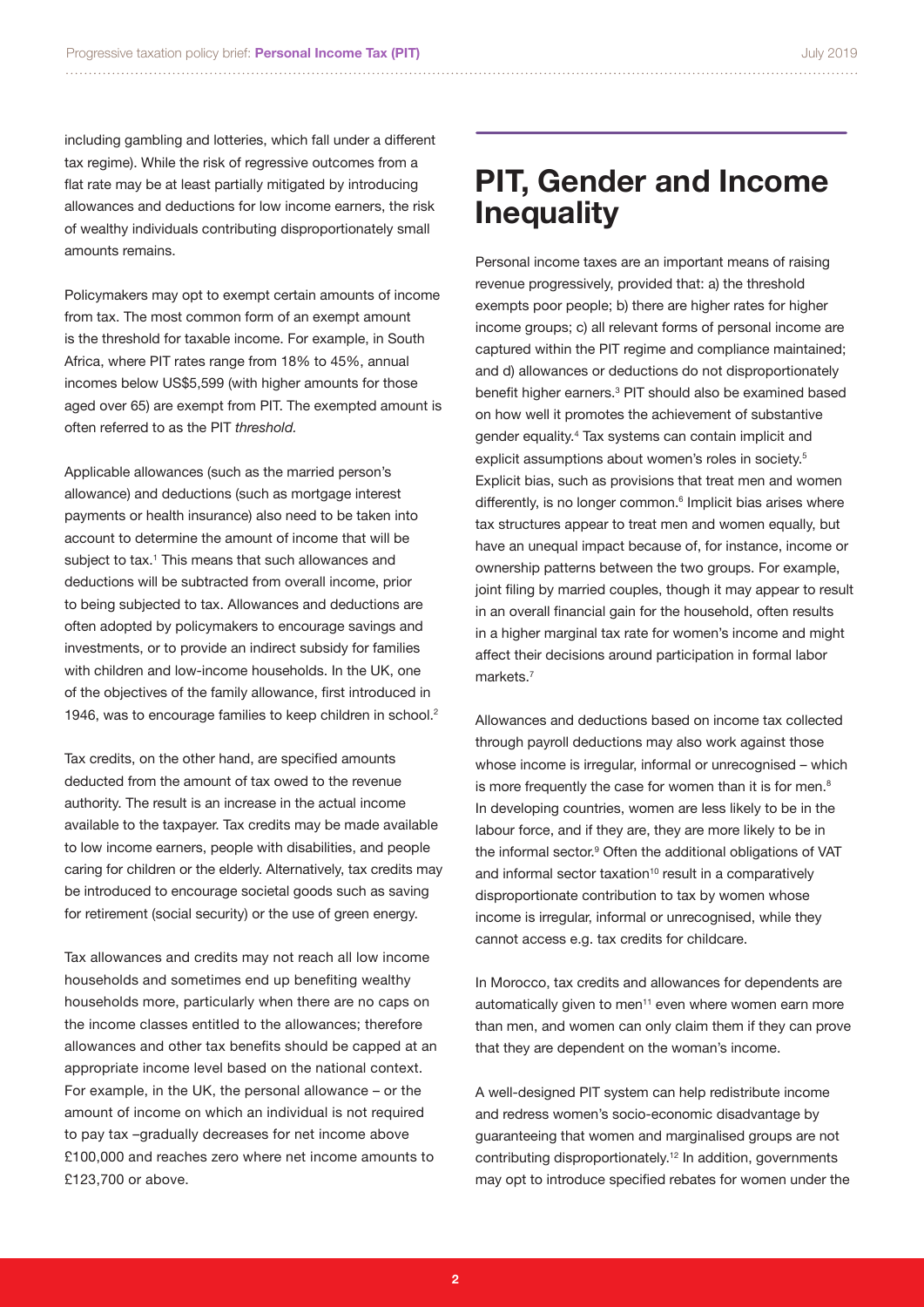PIT allowance system, similar to the 10% rebate on income tax paid by women who do not hold couple status in Nepal.<sup>13</sup>

Direct taxes such as PIT are under-utilised and underenforced in most developing countries,<sup>14</sup> which have been increasingly reliant on consumption taxes such as VAT – considered to be income, and gender, regressive.<sup>15</sup>

individuals, and the number of HNWIs filing increased from 13% to 78% in the financial year 2015/16.19 Based on Uganda's experience, it is evident that it is possible to improve the compliance of HNWIs through information collection and exchange, taxpayer education on rights and obligations, improved capacity to deal with these individuals, and collaboration with various units and government institutions.

# **PIT Compliance**

No matter how progressive the PIT system structure, low compliance by high net worth individuals (HNWIs) can result in regressive outcomes. HNWIs present tax administrations with key challenges, including their ability to access tax dodging schemes to avoid paying taxes, and the impact of their compliance behaviour on the overall integrity of the tax system.<sup>16</sup> By taking advantage of tax dodging schemes – or even evading their obligations by virtue of their political or elite status – in most countries HNWIs are able to avoid contributing to PIT, defeating the original objective of a progressive PIT: that those who earn more, pay more.

In Uganda, research carried out by the International Centre for Tax and Development examining why wealthy individuals are under-taxed, revealed that problems arose from: the Uganda Revenue Authority's (URA) overall focus on companies and employees; the political influence of HNWIs, most of whom tended to also be politicians or powerful business people; and the lack of information sharing between departments of the URA, between the URA and other government units, and the limited capacity to review that information.<sup>17</sup> These challenges meant that much HNWI income was not subject to PIT, and information about their income and assets escaped the automated systems.

To try and deal with the non-compliance of HNWIs, in 2015 the URA established a HNWI unit as part of the Large Taxpayer Office in the Domestic Taxes Department.18 The HNWI unit generated a list of potential HNWIs, used the URA databases to track the economic transactions of these individuals, and set up appointments with them to discuss their tax affairs. The HNWI unit took a number of actions to better control and support wealthy individuals, and introduced policies to encourage political candidates to file their returns. They now maintain a register of wealthy

## **Examples of Good and Bad Uses of PIT Systems**

South Africa's PIT is considered to be highly progressive. Oxfam's Commitment to Reducing Inequality Index 2018, which includes an indicator evaluating the progressivity of the overall tax system with a strong component related to PIT rates, ranked South Africa first on the progressive tax policy indicator.<sup>20</sup> South Africa's PIT is based on graduated rates between 18% and 45% applicable to increasing annual income tax brackets, with a number of deductions and credits available. In 2018, tax revenue collection in South Africa was dominated by PIT at 38.1% of total collection, compared to VAT at 24.5%. PIT collection has continued to increase year on year.

In Nepal, PIT is based on a graduated scale and minimum threshold. The rates are 10%, 20% and the highest rate is 30%. An additional tax of 20% on wealthy individuals with any income that exceeds the highest threshold is also applicable. Nepal also provides a rebate of 10% of the tax liability to women who do not hold couple status on their income from employment, to further support female-led households.

Generally, there are few examples of bad uses of PIT. However, flat rate PITs have become increasingly common. In 2005 Romania introduced the flat tax, which resulted in a fall in personal income tax revenue.<sup>21</sup> A flat tax on its own may not appear to be regressive, however when considered in combination with other taxes such as excise, they may give rise to a regressive outcome particularly for poor people, and result in a greater benefit for high income earners.<sup>22</sup>